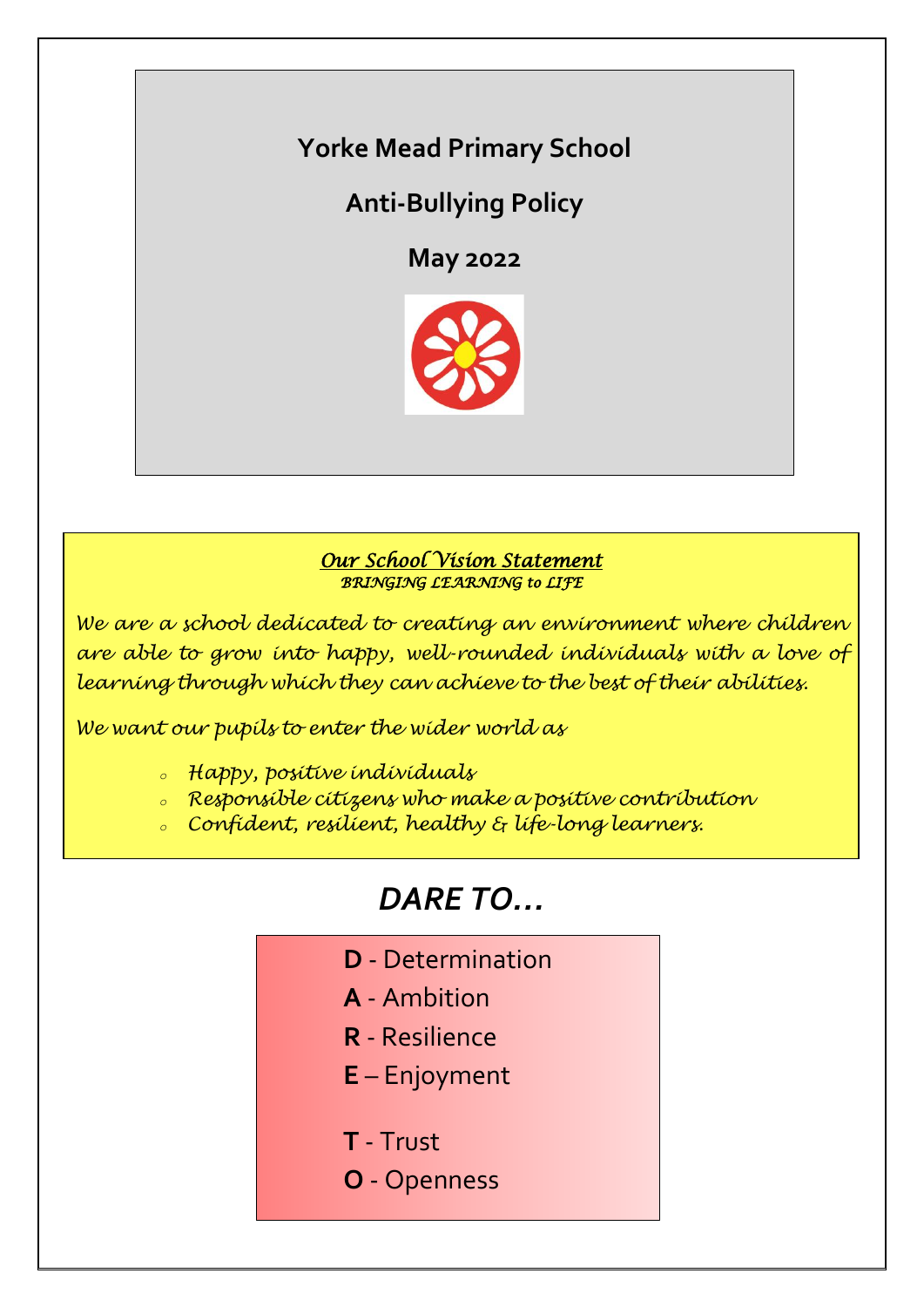## **What is Bullying?**

*Bullying is behaviour by an individual or group, repeated over time, that intentionally hurts another*  individual or group either physically or emotionally. Bullying can take many forms (for *instance*, cyber*bullying via text messages, social media or gaming, which can include the use of images and video) and is often motivated by prejudice against particular groups, for example on grounds of race, religion, gender, sexual orientation, special educational needs or disabilities, or because a child is adopted, in care or has caring responsibilities. It might be motivated by actual differences between children, or perceived differences.*

DfE Preventing and Tackling Bullying July 2017

Bullying is behaviour by an individual or group, repeated over time, that intentionally hurts another individual or group either physically or emotionally.

Bullying can take many forms (for instance, cyber-bullying via text messages, social media or gaming, which can include the use of images and video) and is often motivated by prejudice against particular groups, for example on grounds of race, religion, gender, sexual orientation, special educational needs or disabilities, or because a child is adopted, in care or has caring responsibilities. It might be motivated by actual differences between children, or perceived differences. Stopping violence and ensuring immediate physical safety is obviously a school's first priority but emotional bullying can be more damaging than physical; teachers and schools have to make their own judgements about each specific case. Bullying at school can be therefore perpetrated by those who not only seek to use physical strength to dominate others but apply social skills to either directly or indirectly dominate others through non- physical means.

Bullying in Schools Briefing Paper 2020

#### **Background**

Anti-bullying is part of the of the school's overall approach to creating a positive environment for learning as set out in full in our Behaviour for Learning Policy.

The Equality Act 2010 requires schools to prevent discrimination on grounds of age, disability, gender, race, religion or belief.

Guidance is given by the Department of Education (DfE) in 'Preventing and tackling bullying: Advice for Head teachers, staff and governing bodies' (July 2017). It also takes into account the research done by OFSTED in 'No place for bullying: how schools create a positive culture and prevent and tackle bullying' (June 2012). These documents can be accessed on the DfE and OFSTED websites. Additional guidance can be consulted on the websites of Herts for Learning and of relevant charities such as the Anti-Bullying Alliance and Childnet International.

#### **Our Key Principles**

- Everyone parents, staff and children is responsible for stopping and preventing bullying.
- We should all treat each other with respect and kindness. The school has three simple rules: *Be Kind, Be Safe, Be Responsible*
- We do not tolerate bullying of any kind.
- Any incident of bullying is recorded and investigated.
- Action is taken to support children and ensure bullying does not reoccur.
- Although bullying is generally a repeated action, it can be a one-off incident if the perpetrators understand their actions are causing distress.
- Bullying can also involve deliberately excluding a person or group of people from a group leaving someone out.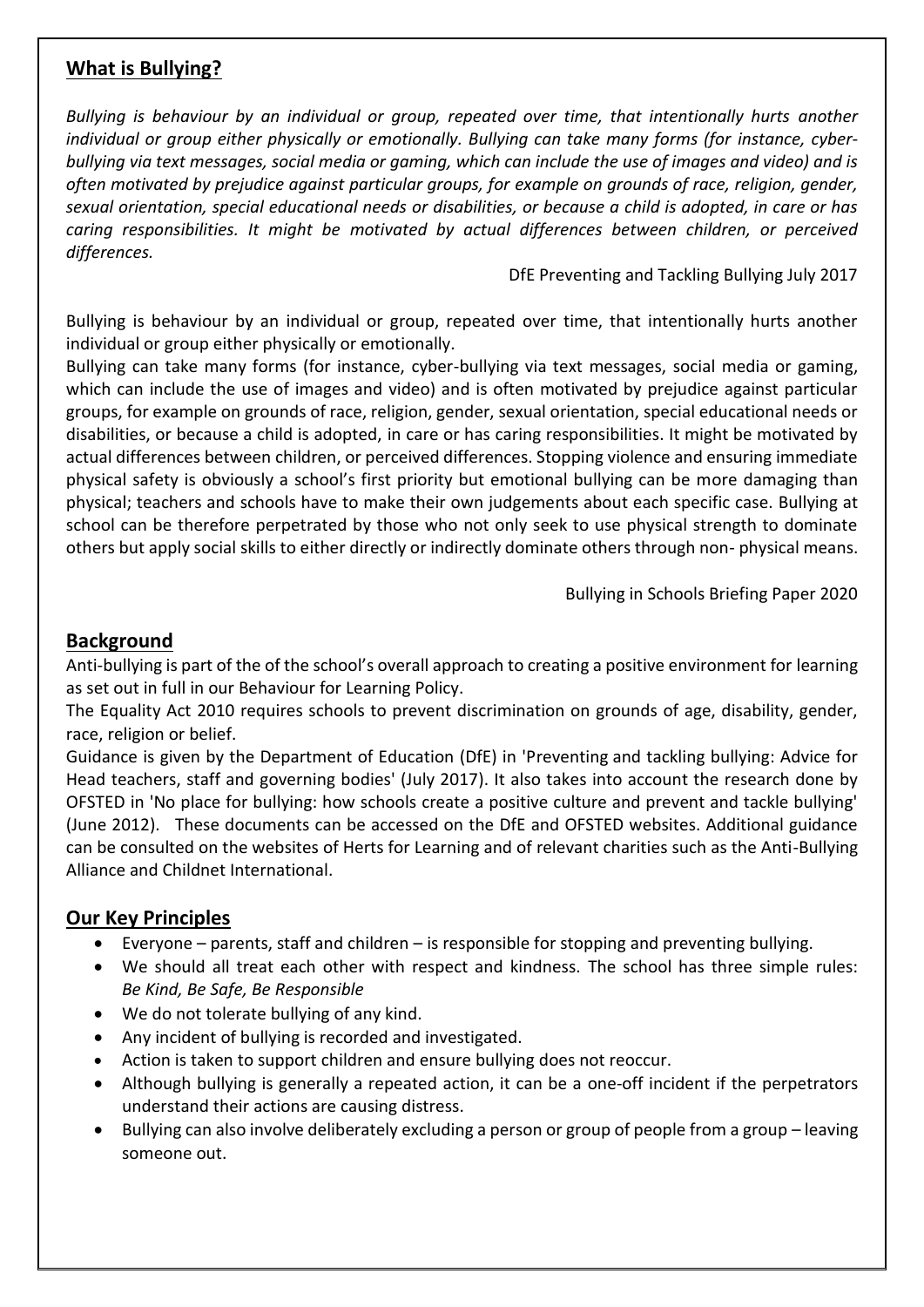# **Types of Bullying**

There are three types of bullying:

**Verbal bullying** is saying or writing mean things. Verbal bullying includes:

- Teasing
- Name-calling
- Inappropriate sexual comments
- Taunting
- Threatening to cause harm

**Social bullying**, sometimes referred to as relational bullying, involves hurting someone's reputation or relationships.

Social bullying includes:

- Leaving someone out on purpose
- Telling other children not to be friends with someone
- Spreading rumours about someone
- Embarrassing someone in public

**Physical bullying** involves hurting a person's body or possessions.

Physical bullying includes:

- Hitting/kicking/pinching
- Spitting
- Tripping/pushing
- Taking or breaking someone's things
- Making mean or rude hand gestures

## **Where and When Bullying Happens**

Bullying can occur during or after school hours. While most reported bullying happens in the school building, a significant percentage also happens in places like on the playground or the bus. It can also happen travelling to or from school, in the children's neighbourhood, or on the Internet.

## **Prevention**

A school's response to bullying should not start at the point at which a child has been bullied. We believe that best practise involves staff proactively being aware and conscious of issues between pupils which might provoke or conflict, and to develop strategies to prevent bullying occurring in the first place.

This might involve talking to specific pupils or groups of children or more general discussions about issues of difference, in lessons, through dedicated events or projects, or through assemblies.

Our key work in preventing and tackling bullying is driven through our ethos of positive behaviour where pupils and staff treat one another with respect because they know that this is the right way to behave.

#### **Our Anti bullying Approach** includes ensuring:

- Everyone (children, staff and parents) understands what bullying is and that the school does not tolerate bullying.
- All pupils understand the school's approach and are clear about the part they can play to prevent bullying, including when they find themselves as bystanders.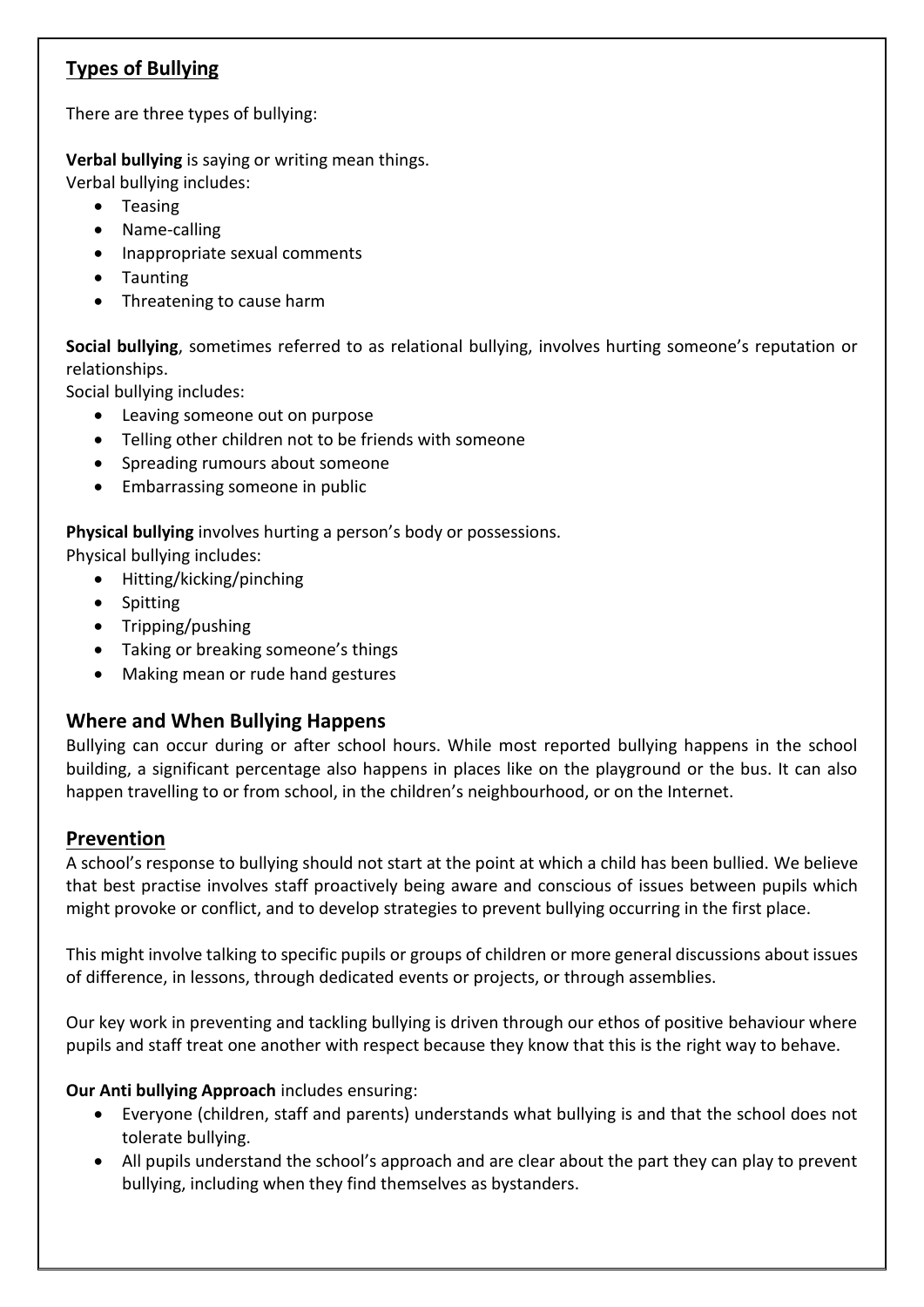We make it easy for pupils to report bullying so that children feel assured that they will be listened to and incidents acted on, without fear of further bullying or discrimination.

- Pupils should feel that they can report bullying which may have occurred outside school including cyber-bullying. Our work to prevent bullying is not limited to what happens inside school – we will work to ensure children are safe from bullying at all times – and will liaise with other organisations in order to achieve this.
- Staff are aware of the severe impact bullying can have on a child's social, emotional and mental health, and should ensure appropriate provision is made to support the child emotionally and in their learning.
- We create an inclusive environment. Children are taught to respect and value all groups of people and that our individual differences are actually what make us special.
- We understand that some pupils are more vulnerable to bullying than others. Through our PSHE and other curriculum based work we openly discuss differences between people that could motivate bullying, such as religion, ethnicity, disability, gender, sexuality or appearance related difference. We are also conscious of children with different family situations, such as looked after children or those with caring responsibilities. Our work focuses on teaching children that use of any prejudice based language is unacceptable. We believe celebrating successes is an important part of achieving this.
- Parents are aware of the procedures to follow if they believe that their child is being bullied. We want all parents to feel confident that the school will take any complaint about bullying seriously and resolve the issue in a way that protects the child. This includes parents reinforcing the value of good behaviour at home
- The consequences of bullying reflect the seriousness of the incident so that others see that bullying is unacceptable.
- Our work is regularly evaluated and updated to take account of developments in technology, for instance updating 'acceptable use' policies for computers
- We work with the wider community such as anti-bullying organisations, the police and children's services to agree a clearly understood approach to cases where bullying is particularly serious or persistent and where a criminal offence may have been committed.
- In any incident of bullying both the victim and the perpetrator need support.

#### **Cyber Bullying**

The rapid development of, and widespread availability of technology opens up the risk of bullying through the use of social media and electronic means of communication. Such cyber-bullying can occur in or outside school and may be aimed at pupils, parents/carers and/or staff.

Cyber-bullying is a different form of bullying and can happen at all times of the day, with a potentially bigger audience, and more accessories as people forward on content at a click. The school is committed to eradicating such behaviour and seeks the support of everyone in the school community to encourage the responsible use of electronic devices.

To prevent such behaviour, and to enable children to protect themselves or to report any form of bullying they may experience, children are educated specifically in what contributes appropriate use of the internet and mobile devices. They know that they can seek support in school for any incidents. Parents are informed of incidents occurring outside school and advised to keep screenshots.

The Education Act 2011 amended the power in the Education Act 1996 to provide that when an electronic device, such as a mobile phone, has been seized by a member of staff who has been formally authorised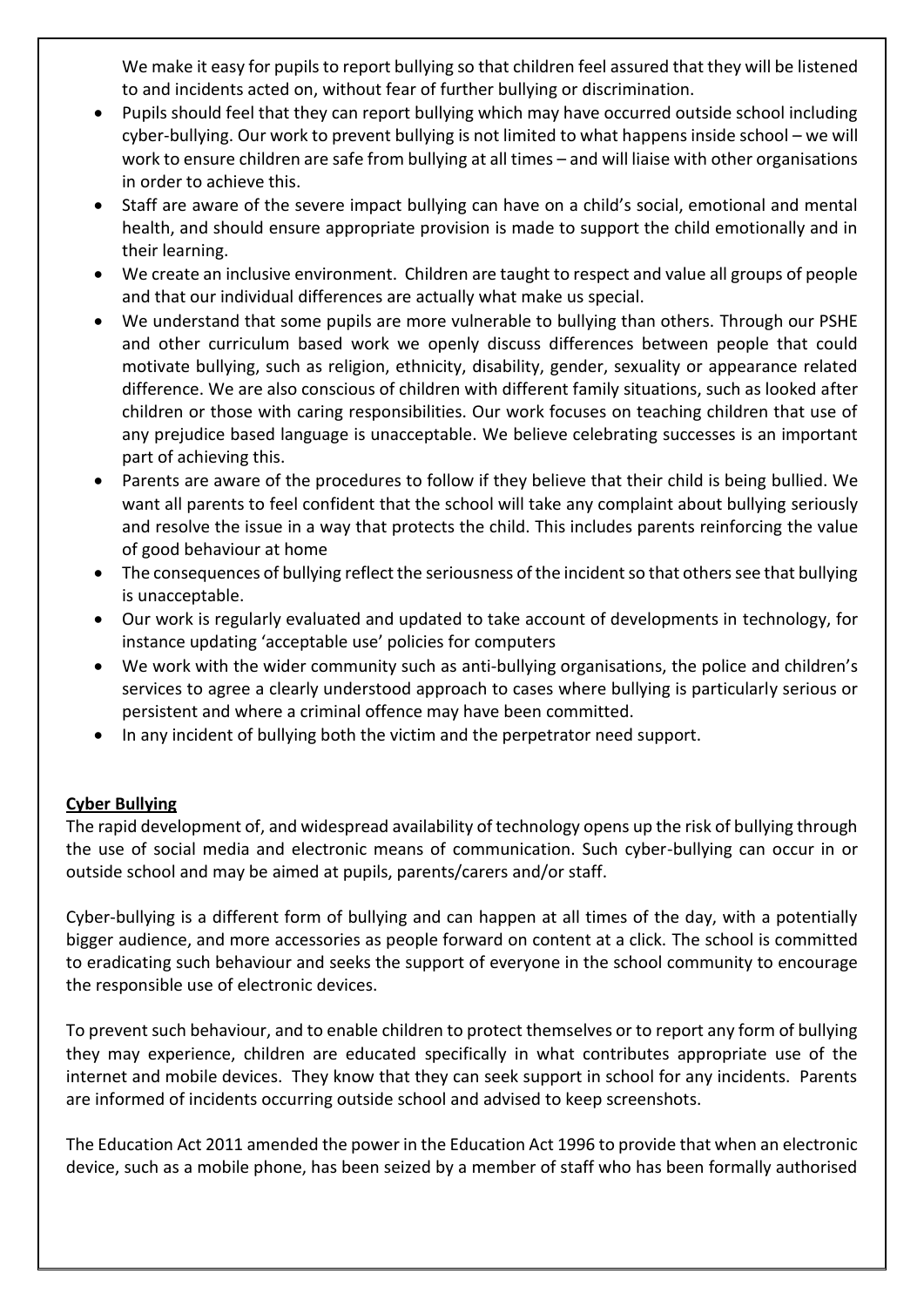by the headteacher, that staff member can examine data or files, and delete these, where there is good reason to do so. This power applies to all schools and there is no need to have parental consent to search through a young person's mobile phone.

If an electronic device that is prohibited by the school rules has been seized and the member of staff has reasonable ground to suspect that it contains evidence in relation to an offence, they must give the device to the police as soon as it is reasonably practicable. Material on the device that is suspected to be evidence relevant to an offence, or that is a pornographic image of a child or an extreme pornographic image, should not be deleted prior to giving the device to the police.

For more information on how to respond to cyber-bullying please refer to the 'further resources' section of the DfE Preventing and Tackling Bullying Guidance for Schools July 2017.

#### **Peer on Peer Abuse**

Keeping Children Safe in Education (KCSiE) ensures staff are aware that children can abuse other children (often referred to as peer on peer abuse) and that it can happen both inside and outside of school and online.

All staff should understand, that even if there are no reports in their schools, it does not mean it is not happening, it may be the case that it is just not being reported. As such it is important if staff have any concerns regarding peer on peer abuse they should speak to their designated safeguarding lead (or deputy).

To prevent peer on peer abuse, it is essential that all staff understand the importance of challenging inappropriate behaviours between peers, many of which are listed below, that are in reality abusive in nature. KCSiE makes it clear how downplaying certain behaviours, for example dismissing behaviours as "just banter", "just having a laugh", "part of growing up" or "boys being boys" can lead to a culture of unacceptable behaviours, an unsafe environment for children and in worst case scenarios a culture that normalises abuse leading to children accepting it as normal and not coming forward to report it.

Peer on peer abuse is most likely to include, but may not be limited to:

- o bullying (including cyberbullying, prejudice-based and discriminatory bullying);
- o abuse in intimate personal relationships between peers;
- o physical abuse such as hitting, kicking, shaking, biting, hair pulling, or otherwise
- $\circ$  causing physical harm (this may include an online element which facilitates, threatens and/or encourages physical abuse);
- o sexual violence, such as rape, assault by penetration and sexual assault; (this may include an online element which facilitates, threatens and/or encourages sexual violence);
- o sexual harassment, as sexual comments, remarks, jokes and online sexual harassment, which may be standalone or part of a broader pattern of abuse. This includes upskirting, which typically involves taking a picture under a person's clothing, or sharing images with the intention of causing the victim humiliation, distress or alarm; and
- o initiation/hazing type violence and rituals (this could include activities involving harassment, abuse or humiliation used as a way of initiating a person into a group and may also include an online element).

It is important that everyone understands that behaviours in primary school may be the early stages of peer on peer abuse, and that the culture of behaviours that can become abusive may have seeds developing within the primary years. A key element of our work in primary school lies in helping children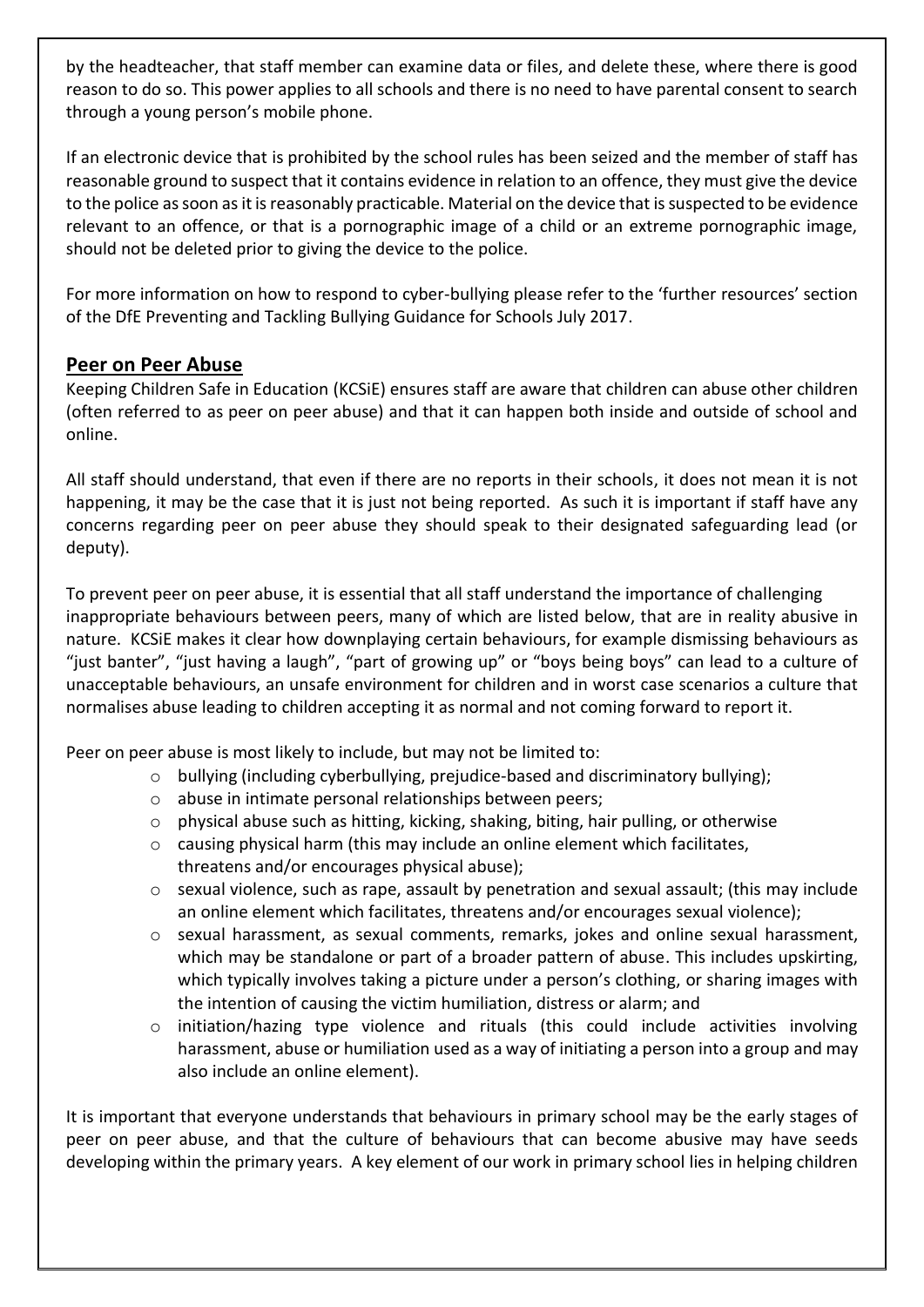understand the importance of consent and that every child has the right to say 'no' to behaviours they feel uncomfortable with.

# **Our Responsibilities**

#### **Pupils**

- Behave in a respectful and kind manner to others at all times; encourage your peers to do the same.
- Make sure you understand what bullying is: if you have any questions, ask a member of staff.
- Report any bullying you believe to be happening, whether directed at you or someone else, to a member of staff.
- Help staff in their efforts to prevent bullying, and to investigate and resolve any incidents that occur.

#### **Parents and carers**

- Explain to children how positive behaviour makes life better for everybody and that bullying, in any form, is wrong.
- Show support for our school's efforts to eradicate bullying, and follow the home school agreement signed when they join the school.
- Report any evidence of bullying to a member of staff at the school.
- Assist senior leaders in investigating and resolving any bullying incidents.

#### **Staff**

- Ensure that pupils understand what bullying is and what they should do if they encounter it.
- Make sure the needs of vulnerable pupils and groups are taken into account.
- Take all reports of bullying seriously, inform the SLT and record any incidents they investigate.
- Investigate bullying incidents and record them; take action to ensure they do not reoccur, providing appropriate feedback to pupils involved and their parents.
- Provide support to those who suffer bullying and help develop their resilience. Ensure the pastoral team have been made aware of any issues and that the support for both victim and perpetrator is in place to understand why their behaviour is wrong and to encourage positive change in their behaviour.

#### **Headteacher and Senior Leadership**

- Ensure staff are trained and motivated to promote positive behaviour and pupils' understanding of why bullying is wrong.
- Establish procedures for dealing with bullying incidents and provide leadership in resolving them, drawing in external services if needed.
- Keep records dealing with bullying incidents and provide an annual report to governors.
- Ensure any proved incidents of bullying are recorded on CPOMS
- Promote tolerance and acceptance of diversity within the school community to reduce bullying.
- Provide awareness of the importance of this policy and anti-bullying throughout the school community.

#### **Governors**

- Review this policy annually based on experience of its operation
- Confirm the school's implementation of the policy is consistent with the anti-discrimination provisions of the Equality Act 2010 and good practice set out in national and local guidance